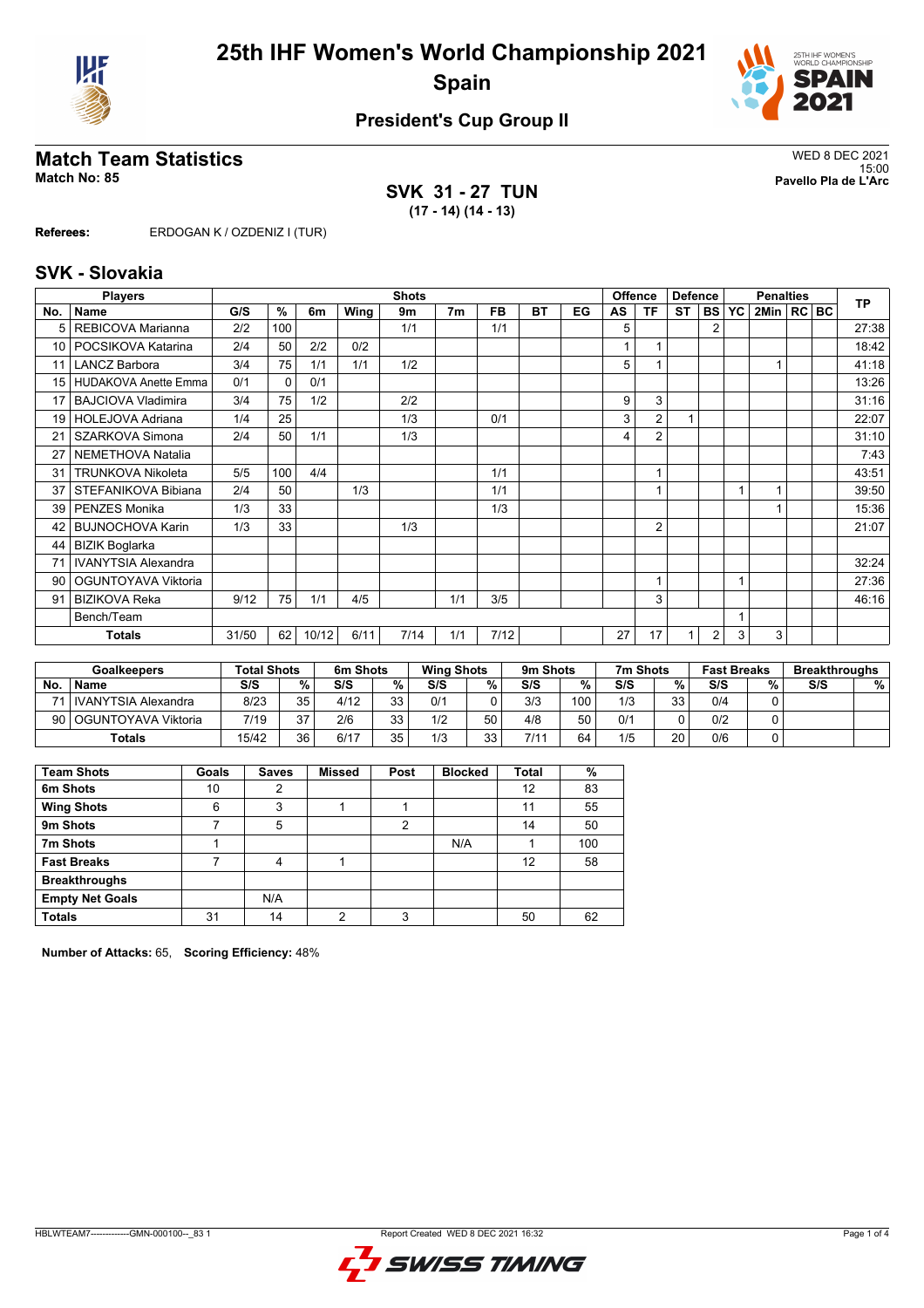



### **Match Team Statistics** WED 8 DEC 2021 15:00 **Match No: 85 Pavello Pla de L'Arc**

**Players** Goals / Shots **SVK 31 - 27 TUN (17 - 14) (14 - 13)**

**Referees:** ERDOGAN K / OZDENIZ I (TUR)

### **SVK - Slovakia**

### **Shots Distribution**

| Goals / Shots |                |                    |               |               |                          |                                   |       |           |               |  |
|---------------|----------------|--------------------|---------------|---------------|--------------------------|-----------------------------------|-------|-----------|---------------|--|
| 5 REBICOVA M  | 10 POCSIKOVA K | 11 LANCZ B         | 15 HUDAKOVA A | 17 BAJCIOVA V |                          | 19 HOLEJOVA A                     |       |           | 21 SZARKOVA S |  |
|               | 0/1<br>1/1     | 414                |               |               |                          |                                   |       | 10<br>172 |               |  |
| 1/1           | 0/1            | 0/1                | 0/1           |               | 1/1                      | $\blacksquare$ $\blacksquare$ 0/1 | $1/1$ |           |               |  |
| 1/1<br>       | 1/1            | $\blacksquare$ 2/2 |               | ∎∎ 1/1        | $1/2$ $\blacksquare$ 0/1 |                                   |       | 1/1       | 0/1           |  |
|               |                |                    |               |               |                          | 1-Post                            |       |           |               |  |

| 27 NEMETHOVA N | 31 TRUNKOVA N |                                      | 37 STFFANIKOVA B | 39 PENZES M |                | 42 BUJNOCHOVA K |     | 44 BIZIK B | 71 IVANYTSIA A |  |  |  |  |
|----------------|---------------|--------------------------------------|------------------|-------------|----------------|-----------------|-----|------------|----------------|--|--|--|--|
|                | 2/2<br>1/1    | $\overline{A}$ $\overline{A}$<br>1/1 |                  |             |                |                 | 0/1 |            |                |  |  |  |  |
|                |               | $\blacksquare$ $\blacksquare$ 0/1    |                  |             |                | 1/1             |     |            |                |  |  |  |  |
|                |               | 1/1                                  | 1/1              | 0'          | 1/2<br>- 11 11 |                 |     |            |                |  |  |  |  |
|                |               |                                      | 1-Post           |             |                | 1-Post          |     |            |                |  |  |  |  |

| 90 OGUNTOYAVA V 91 BIZIKOVA R |          |     |     |  |  |  |  |  |  |  |  |
|-------------------------------|----------|-----|-----|--|--|--|--|--|--|--|--|
|                               |          |     |     |  |  |  |  |  |  |  |  |
|                               |          |     | 1/1 |  |  |  |  |  |  |  |  |
|                               | 2/2      | 1/1 | 2/3 |  |  |  |  |  |  |  |  |
|                               | 2-Missed |     |     |  |  |  |  |  |  |  |  |

**Team**

 $\begin{array}{|c|c|c|c|}\n\hline\n0/2 & 2/4 \\
\hline\n\end{array}$ 

2-Missed 3-Post



| Goalkeepers   |  |
|---------------|--|
| Saves / Shots |  |

|     | 2/3 | 1/6  |
|-----|-----|------|
| 3/6 |     | 3/7  |
| 1/6 | 1/4 | 4/10 |

| 71 IVANYTSIA A  |                  |                  |  |  |  |  |  |  |  |  |  |  |
|-----------------|------------------|------------------|--|--|--|--|--|--|--|--|--|--|
|                 | $\overline{0}/1$ | $\overline{1/5}$ |  |  |  |  |  |  |  |  |  |  |
| 1/3             |                  | 3/4              |  |  |  |  |  |  |  |  |  |  |
| Ę<br>0/2        | 1/3              | 2/5              |  |  |  |  |  |  |  |  |  |  |
|                 |                  |                  |  |  |  |  |  |  |  |  |  |  |
| 90 OGUNTOYAVA V |                  |                  |  |  |  |  |  |  |  |  |  |  |
|                 | 212              | $\overline{0/1}$ |  |  |  |  |  |  |  |  |  |  |
| 2/3             |                  | 0/3              |  |  |  |  |  |  |  |  |  |  |

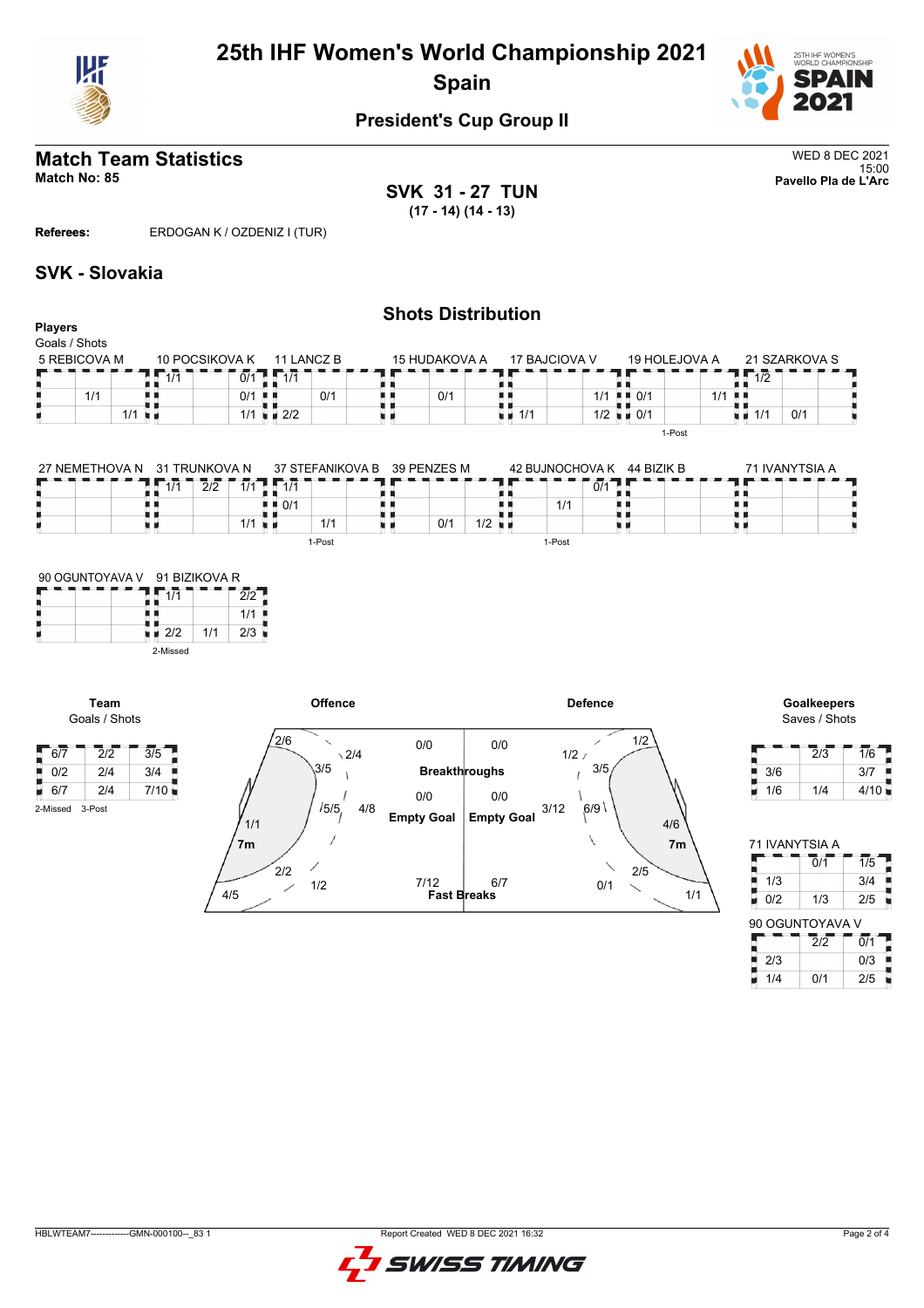



# WED 8 DEC 2021<br>Match No: 85<br>Pavello Pla de L'Arc

**SVK 31 - 27 TUN (17 - 14) (14 - 13)**

15:00 **Match No: 85 Pavello Pla de L'Arc**

**Referees:** ERDOGAN K / OZDENIZ I (TUR)

### **TUN - Tunisia**

|                 | <b>Players</b>                   |       | <b>Shots</b> |       |      |      |                |     |           |    | Offence        |                | <b>Defence</b> |           | <b>Penalties</b> |              |  |  | <b>TP</b> |
|-----------------|----------------------------------|-------|--------------|-------|------|------|----------------|-----|-----------|----|----------------|----------------|----------------|-----------|------------------|--------------|--|--|-----------|
| No.             | <b>Name</b>                      | G/S   | %            | 6m    | Wing | 9m   | 7 <sub>m</sub> | FB. | <b>BT</b> | EG | AS             | ΤF             | <b>ST</b>      | <b>BS</b> | <b>YC</b>        | 2Min   RC BC |  |  |           |
|                 | <b>BEN ABDALAH Aya</b>           | 3/3   | 100          |       | 1/1  |      |                | 2/2 |           |    |                |                |                |           |                  |              |  |  | 36:40     |
| 7               | <b>BOURI Fatma</b>               | 2/2   | 100          | 1/1   |      |      |                | 1/1 |           |    |                | 3              |                |           | 1                |              |  |  | 26:27     |
| 9               | YAACOUB Ons                      |       |              |       |      |      |                |     |           |    |                |                |                |           |                  |              |  |  | 2:15      |
| 10 <sup>1</sup> | <b>HAMROUNI Amal</b>             | 4/5   | 80           | 1/1   |      | 0/1  | 2/2            | 1/1 |           |    |                | $\overline{2}$ |                |           |                  |              |  |  | 25:02     |
| 11              | <b>BOUTHEINA Amiche</b>          | 1/2   | 50           |       | 1/1  |      |                | 0/1 |           |    | 1              |                |                |           |                  |              |  |  | 31:30     |
| 14              | JLEZI Mouna                      | 1/3   | 33           | 1/3   |      |      |                |     |           |    |                | $\overline{2}$ |                |           |                  |              |  |  | 12:47     |
| 15 <sup>1</sup> | <b>REZGUI Rakia</b>              | 5/8   | 63           | 5/8   |      |      |                |     |           |    | 2              |                |                |           |                  |              |  |  | 58:35     |
| 16              | <b>OMRANI Fadia</b>              |       |              |       |      |      |                |     |           |    |                |                |                |           |                  |              |  |  | 39:58     |
| 17              | <b>JOUINI Chaima</b>             | 4/9   | 44           | 1/1   | 0/1  | 3/7  |                |     |           |    | 3              |                | 1              |           |                  |              |  |  | 32:37     |
| 21              | <b>HACHANA EP KERKENI Sondes</b> | 2/4   | 50           | 0/1   |      | 1/2  |                | 1/1 |           |    | 5              | 5              |                |           |                  |              |  |  | 36:20     |
| 29              | <b>MASRI Aya</b>                 | 1/3   | 33           |       |      | 0/2  |                | 1/1 |           |    | 1              |                |                |           |                  |              |  |  | 16:57     |
| 32              | <b>ZELFANI Nada</b>              | 0/1   | $\Omega$     |       |      |      | 0/1            |     |           |    |                |                |                |           |                  |              |  |  | 19:25     |
| 33              | <b>MKADEM Roa</b>                |       |              |       |      |      |                |     |           |    |                |                |                |           |                  |              |  |  | 18:05     |
| 88              | <b>AOUIJ Fadwa</b>               | 3/5   | 60           | 1/2   |      |      | 2/3            |     |           |    |                |                |                |           |                  |              |  |  | 13:21     |
| 96 <sup>1</sup> | DARDOUR Oumayma                  | 1/3   | 33           | 1/1   |      | 0/2  |                |     |           |    |                |                |                |           |                  |              |  |  | 40:22     |
| 98 l            | <b>BELHADJ Soumaya</b>           | 0/2   | $\Omega$     | 0/1   |      | 0/1  |                |     |           |    | $\overline{A}$ |                | 1              |           |                  |              |  |  | 9:39      |
|                 | Bench/Team                       |       |              |       |      |      |                |     |           |    |                |                |                |           |                  |              |  |  |           |
|                 | <b>Totals</b>                    | 27/50 | 54           | 11/19 | 2/3  | 4/15 | 4/6            | 6/7 |           |    | 16             | 20             | 3              |           | $\overline{2}$   | 2            |  |  |           |

|               | <b>Goalkeepers</b> | <b>Total Shots</b> |    | 6m Shots |                 | <b>Wing Shots</b> |          | 9m Shots |    | 7m Shots |   | <b>Fast Breaks</b> |    | <b>Breakthroughs</b> |   |  |
|---------------|--------------------|--------------------|----|----------|-----------------|-------------------|----------|----------|----|----------|---|--------------------|----|----------------------|---|--|
| No.           | <b>Name</b>        | S/S                | %  | S/S      | %               | S/S               | %        | S/S      | %  | S/S      | % | S/S                | %  | S/S                  | % |  |
| 16 l          | l OMRANI Fadia     | 13/31              | 42 | 2/10     | 20 <sub>1</sub> | 2/5               | 40       | 5/8      | 63 | 0/1      |   | 4/7                | 57 |                      |   |  |
| 33            | l MKADEM Roa       | 1/13               |    | 0/2      |                 | 1/4               | 25       | 0/4      | ۵  |          |   | 0/3                |    |                      |   |  |
| <b>Totals</b> |                    | 14/45              | 24 | 2/12     | $\overline{a}$  | 3/9               | 33<br>ںر | 5/12     | 42 | 0/1      |   | 4/11               | 36 |                      |   |  |

| <b>Team Shots</b>      | Goals | <b>Saves</b> | <b>Missed</b> | Post | <b>Blocked</b> | Total | %  |
|------------------------|-------|--------------|---------------|------|----------------|-------|----|
| 6m Shots               | 11    | 6            |               |      |                | 19    | 58 |
| <b>Wing Shots</b>      | ◠     |              |               |      |                | 3     | 67 |
| 9m Shots               | 4     |              | 2             |      |                | 15    | 27 |
| 7m Shots               | 4     |              |               |      | N/A            | 6     | 67 |
| <b>Fast Breaks</b>     | 6     |              |               |      |                |       | 86 |
| <b>Breakthroughs</b>   |       |              |               |      |                |       |    |
| <b>Empty Net Goals</b> |       | N/A          |               |      |                |       |    |
| <b>Totals</b>          | 27    | 15           | ົ             | 2    | ◠              | 50    | 54 |

**Number of Attacks:** 64, **Scoring Efficiency:** 42%